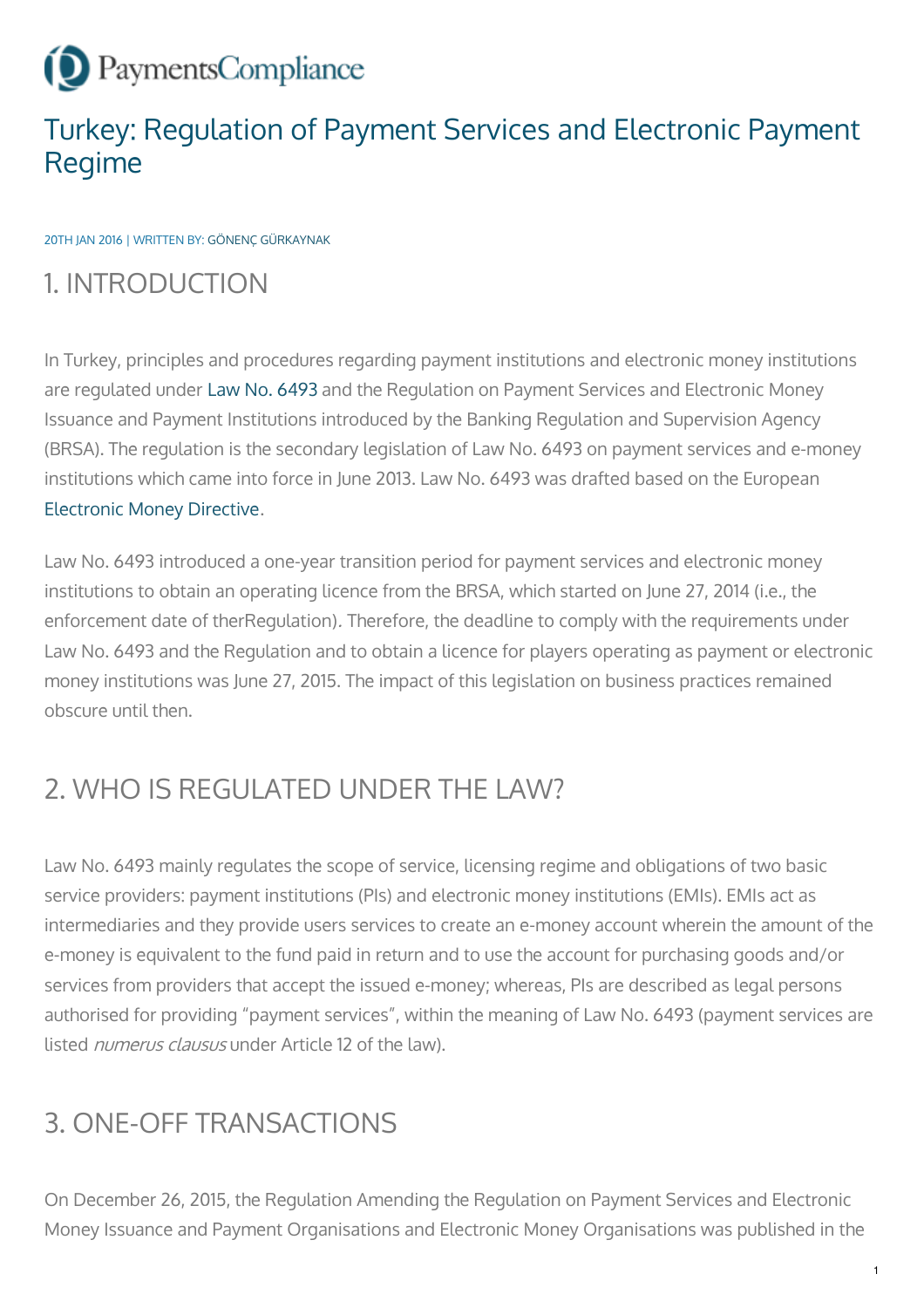official gazette.

One of the amendments introduced on December 26, 2015 is related to one-off payment transactions. With the amendment made in Article 29 of the regulation, the requirement of executing contracts for one-off payment transactions has been removed and wording allowing one-off payment transactions to be conducted through a receipt or similar documents has been inserted into the provision. The sector needed easier procedures for one-off payment transactions and the amendments lifted the heavy obligation to execute contracts for them.

# 4. FURTHER LEGISLATION

Considering the transition period and that payment services, in practice, are quite new to Turkey, it appears that the secondary legislation might need more amendments, based on the needs of payment services consumers and the payment services sector, as they implement it. The Payment and E-Money Association was established in October 2015 and it stated that approximately 40 companies in Turkey had submitted applications to the BRSA to obtain payment and e-money institution licences. Therefore, a newly-established sector in Turkey might raise further legal needs and the future may bring new amendments to electronic payment services in Turkey.

#### 5. AUTHOR'S DETAILS



Gönenç Gürkaynak is the managing partner of ELIG, Attorneys-at-Law, a leading law firm of 62 lawyers in Istanbul, Turkey. Gürkaynak graduated from Ankara University, Faculty of Law, in 1997, and was called to the Istanbul Bar in 1998. He holds an LLM degree from Harvard Law School, and he is qualified to practice in Istanbul, New York and Brussels. Gürkaynak also became a solicitor of the Law Society of England and Wales (currently non-practising) after passing the QLTT. Prior to joining ELIG, Attorneys-at-Law as a partner more than ten years ago, Gürkaynak worked as an attorney at the Istanbul, New York and Brussels offices of a global law firm for more than eight years.

Gürkaynak heads the "Regulatory and Compliance" department of ELIG, Attorneys-at-Law. He also holds teaching positions at undergraduate and graduate levels at two universities and gives lectures at other universities in Turkey.